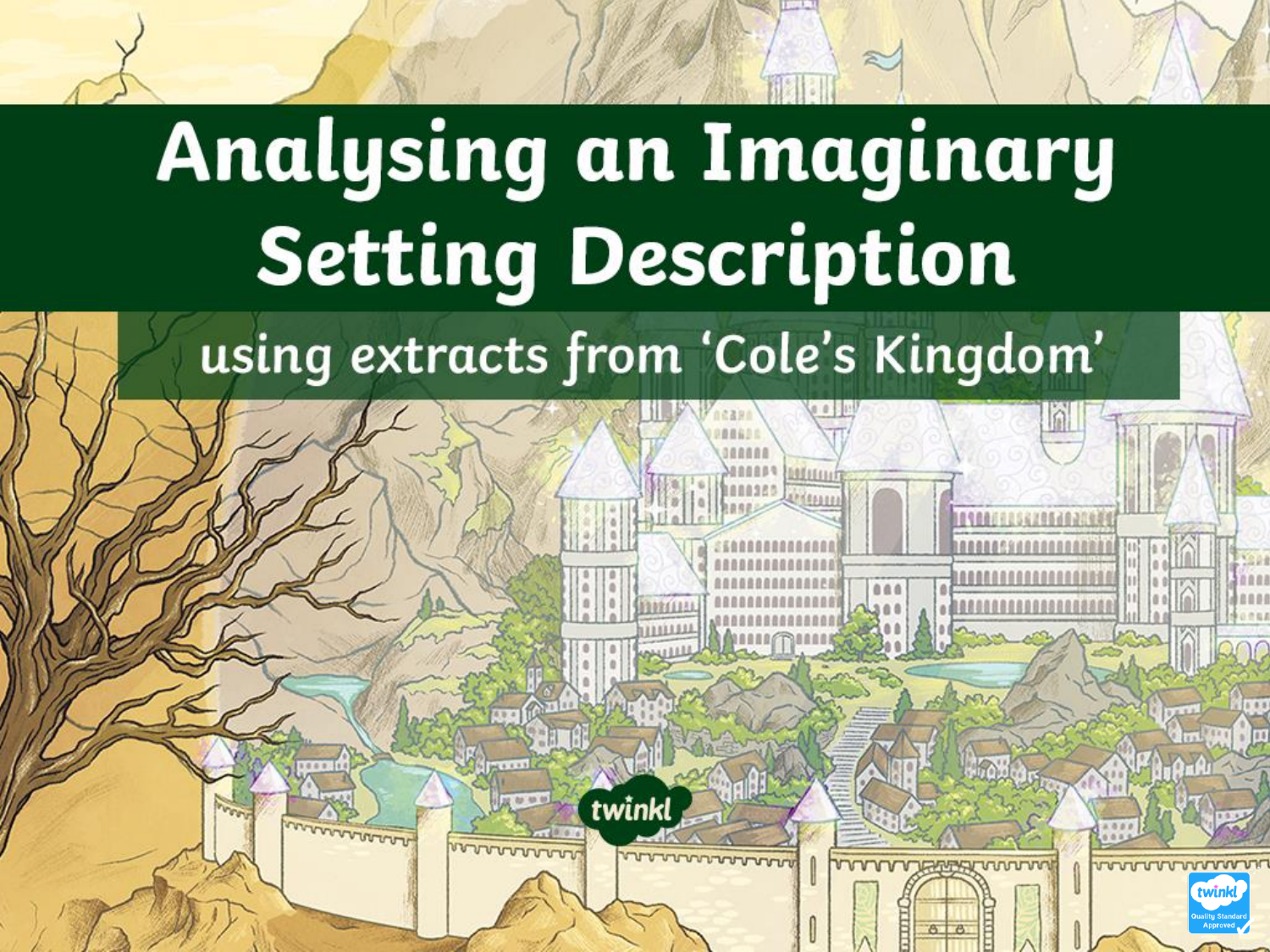Read this imaginary setting description before beginning to plan your own.

What is your favourite thing in this description?

What is the atmosphere like in this place?

How has the author made the reader feel this way about the place?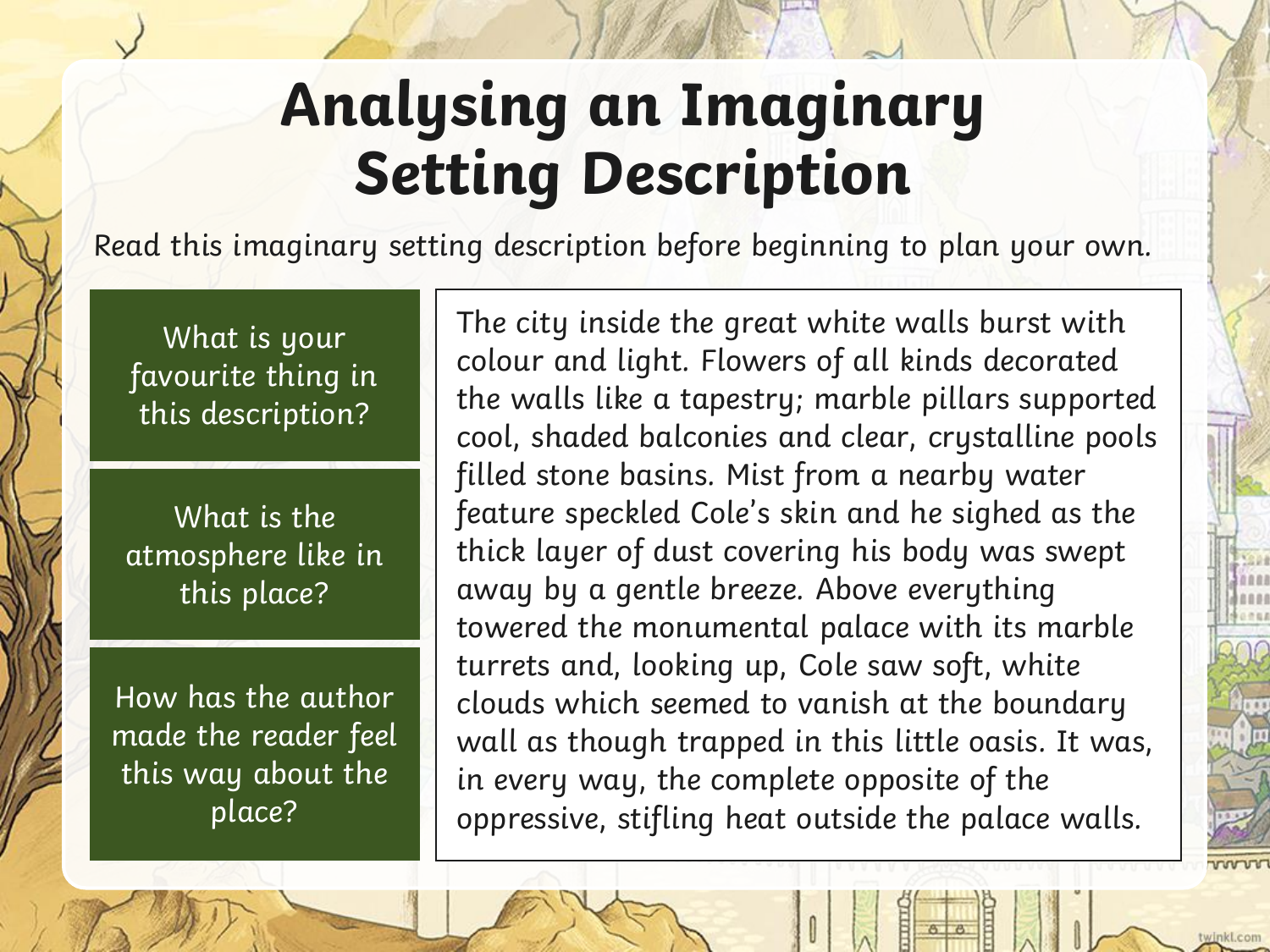Read this imaginary setting description before beginning to plan your own.

The setting is a beautiful and pleasant one. The author describes typically attractive features of the setting.

It is also a very grand place. The author describes impressive objects and buildings.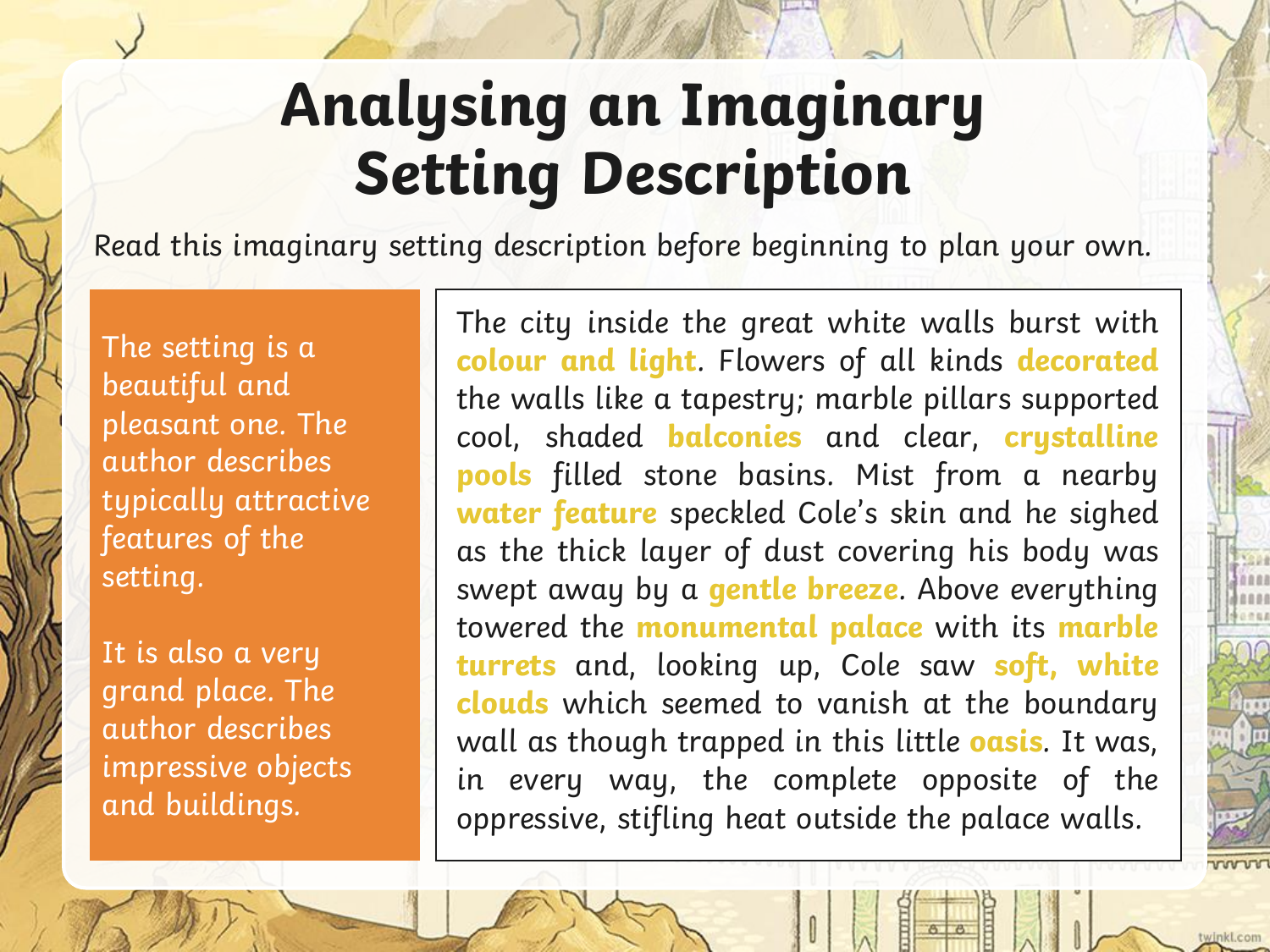Read this imaginary setting description before beginning to plan your own.

The author has used figurative language to help the reader to feel the same way as Cole does. Figurative language conjures up images and sounds in the reader's mind. Can you see any examples of figurative language here?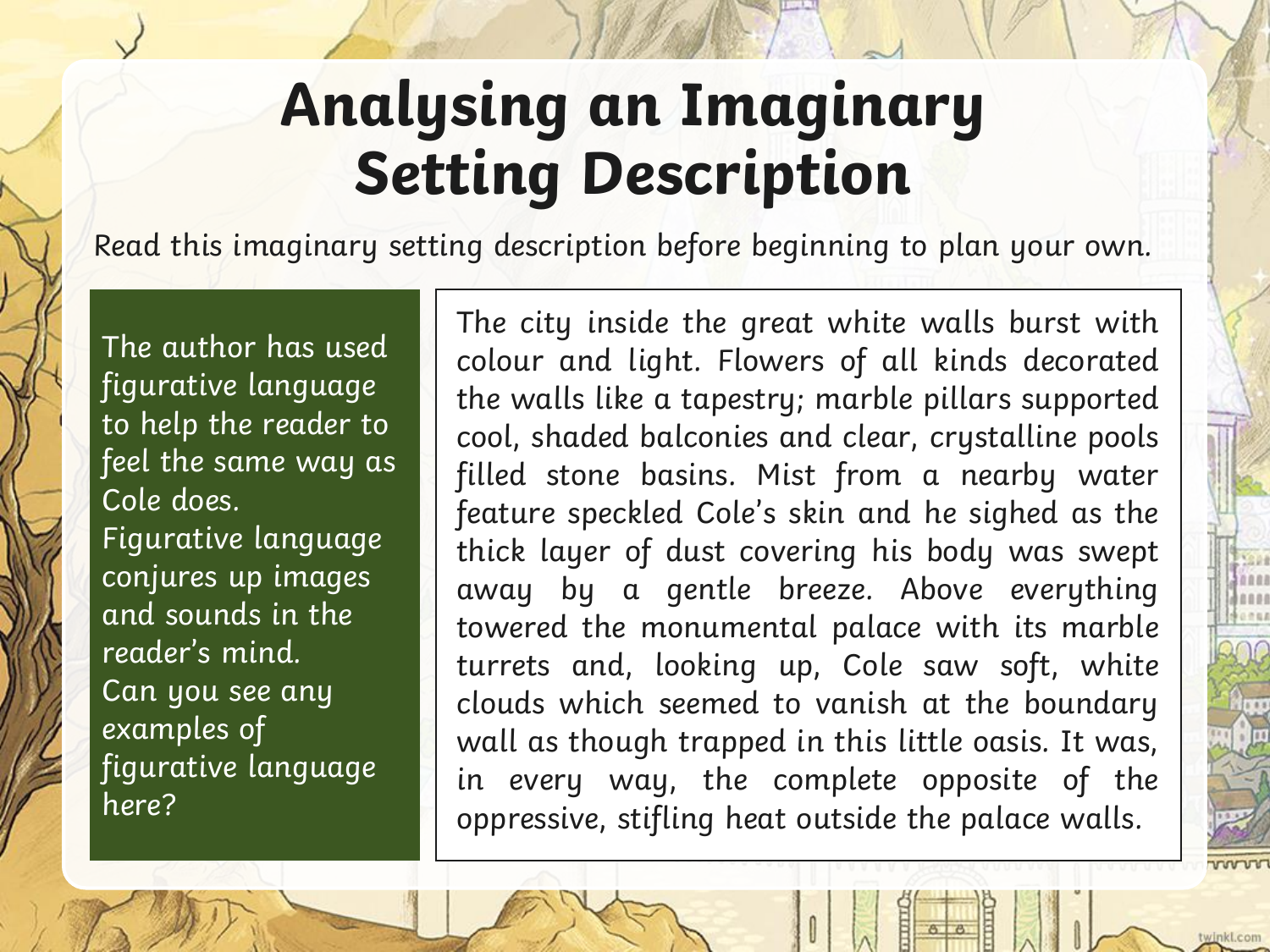Read this imaginary setting description before beginning to plan your own.

This is a **metaphor**. The author claims that the city is 'bursting', which the reader knows isn't true. 'Burst' conjures up the image of the lights and colours appearing in Cole's vision quickly and all at once.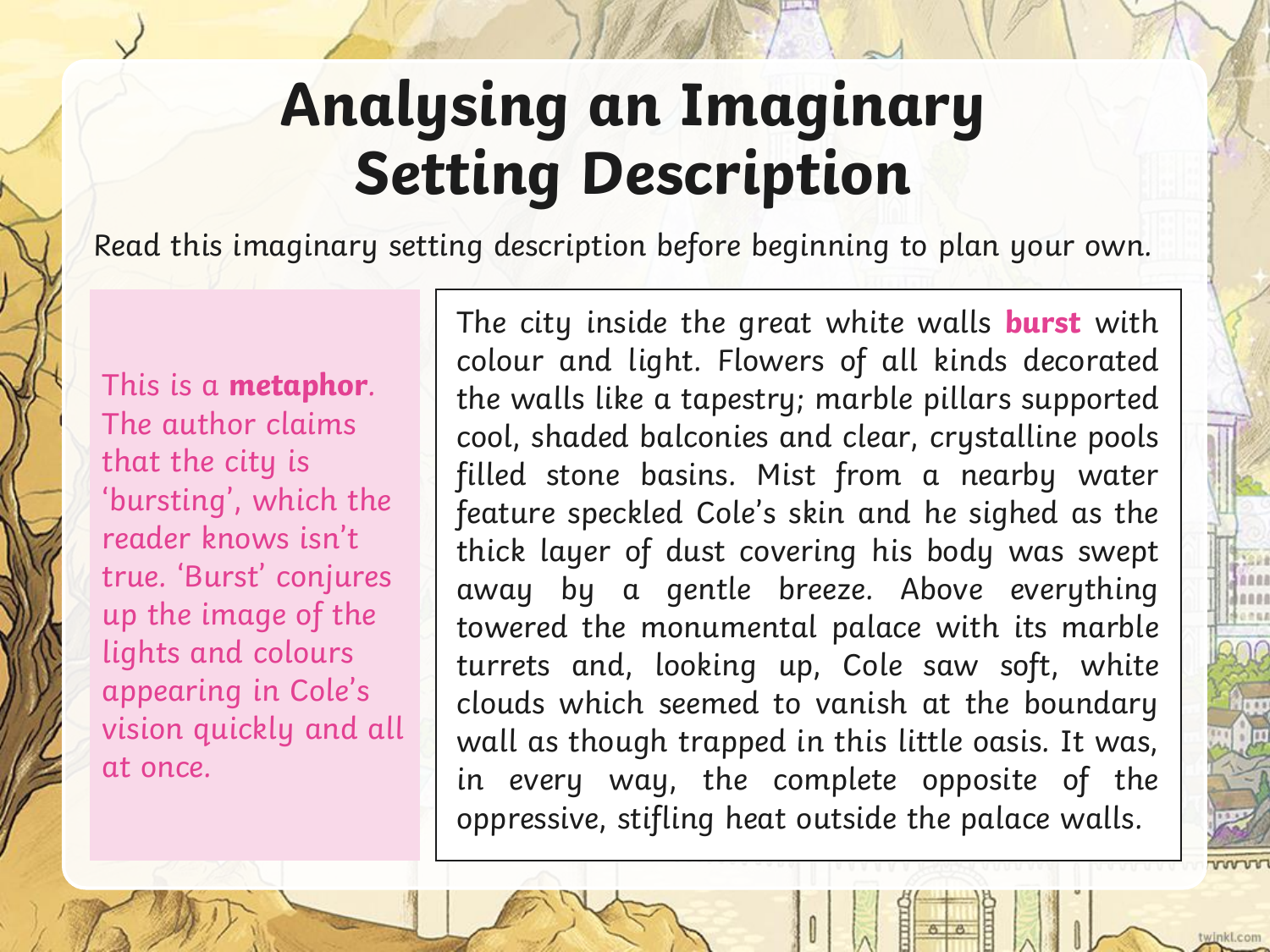Read this imaginary setting description before beginning to plan your own.

This is a **simile**. Similes compare the setting to something else, to help the reader to visualise it. The author compares the flowers on the walls to a 'tapestry', suggesting that there are lots of flowers packed tightly together with no spaces in between, and very beautiful so that it looks like they were designed in a pattern.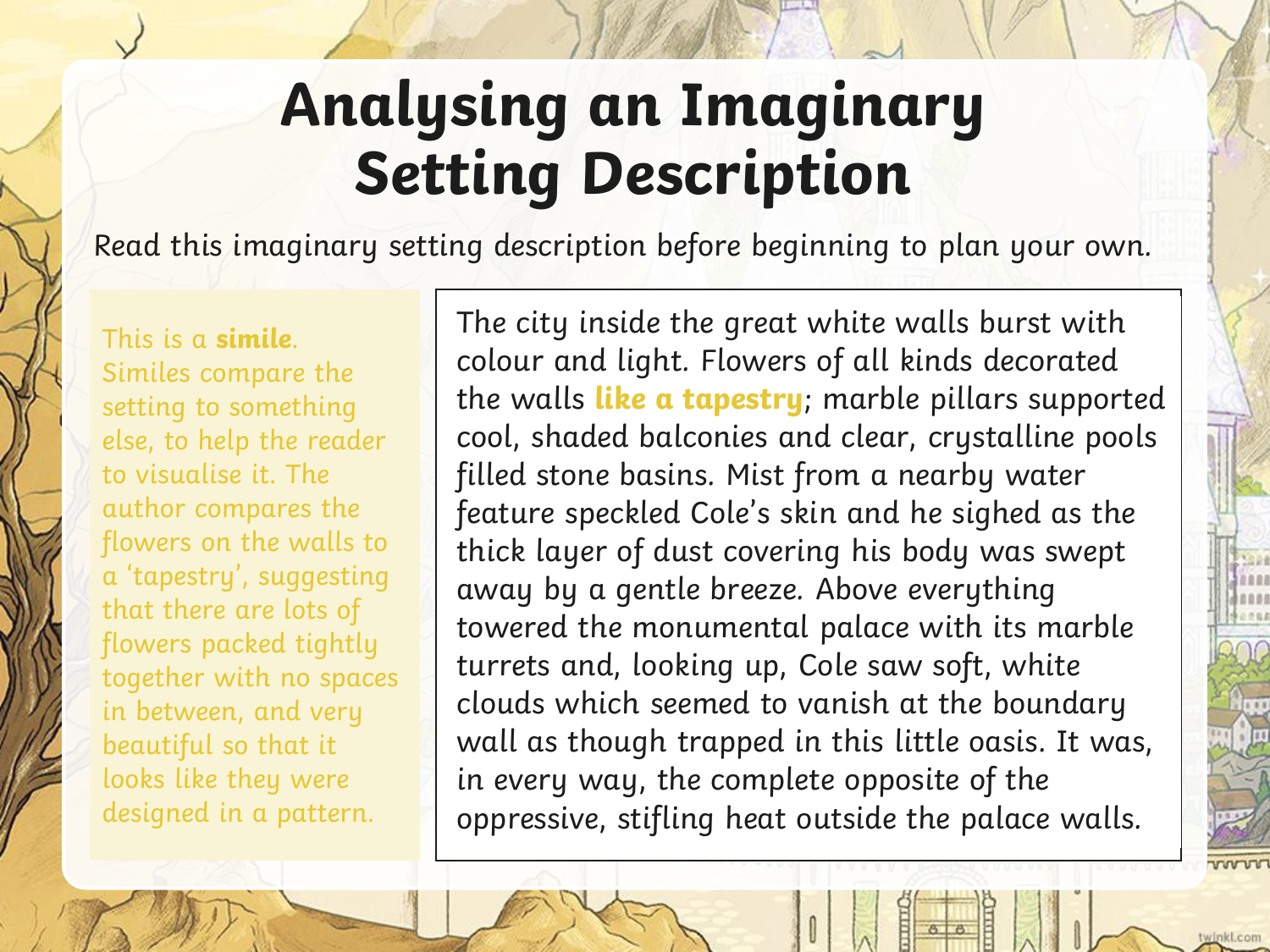Read this imaginary setting description before beginning to plan your own.

Sometimes, authors will try to create sounds to support their setting descriptions. Here, the author has put three words beginning with 'c' close together, so that the reader repeats a clean, refreshing 'c' sound in their mind. This is called **alliteration**. Can you think of any more 'c' words that might describe this setting?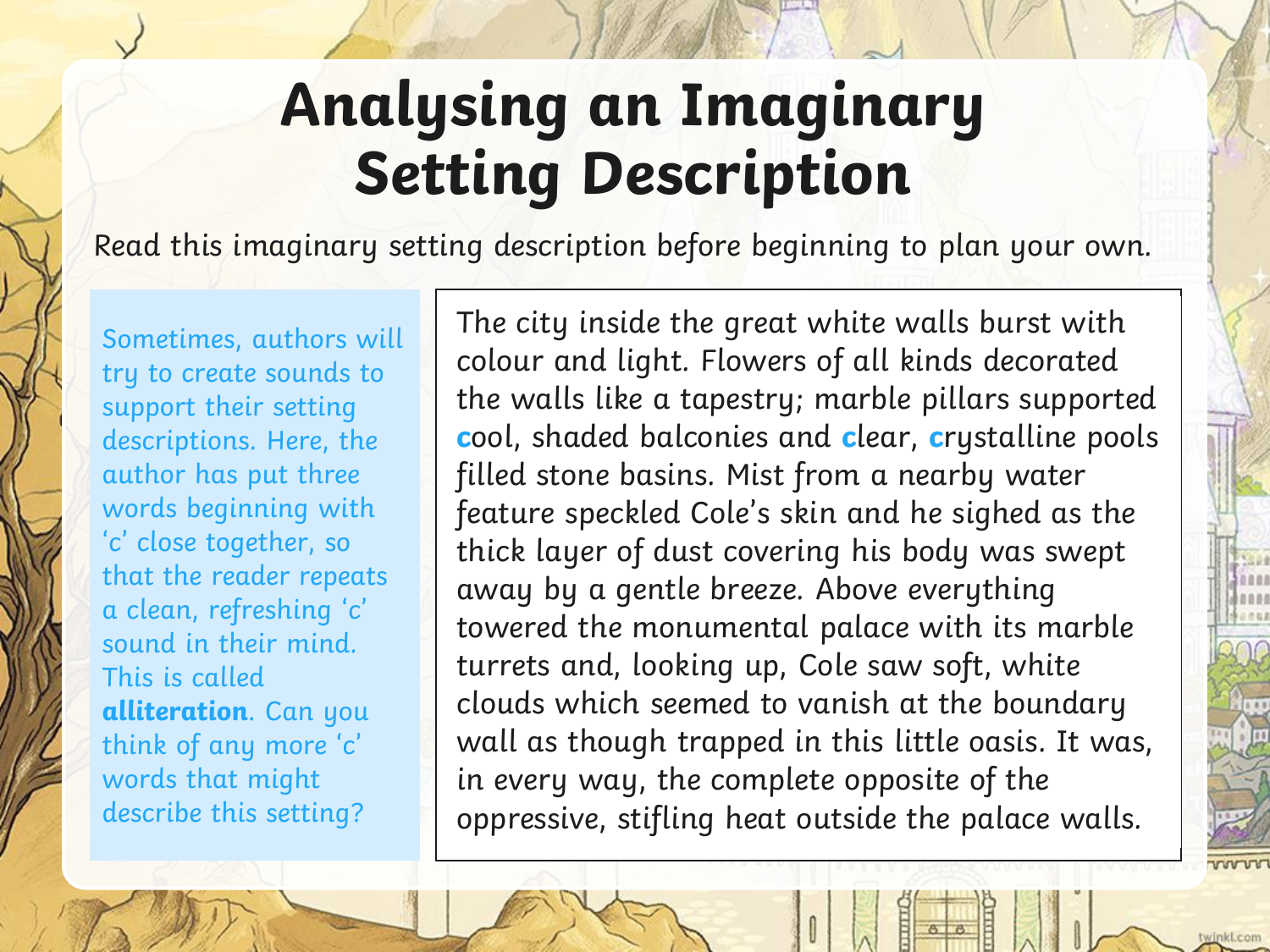Read this imaginary setting description before beginning to plan your own.

calm clad classical classy clean cloudy colourful comfy covered cozy crisp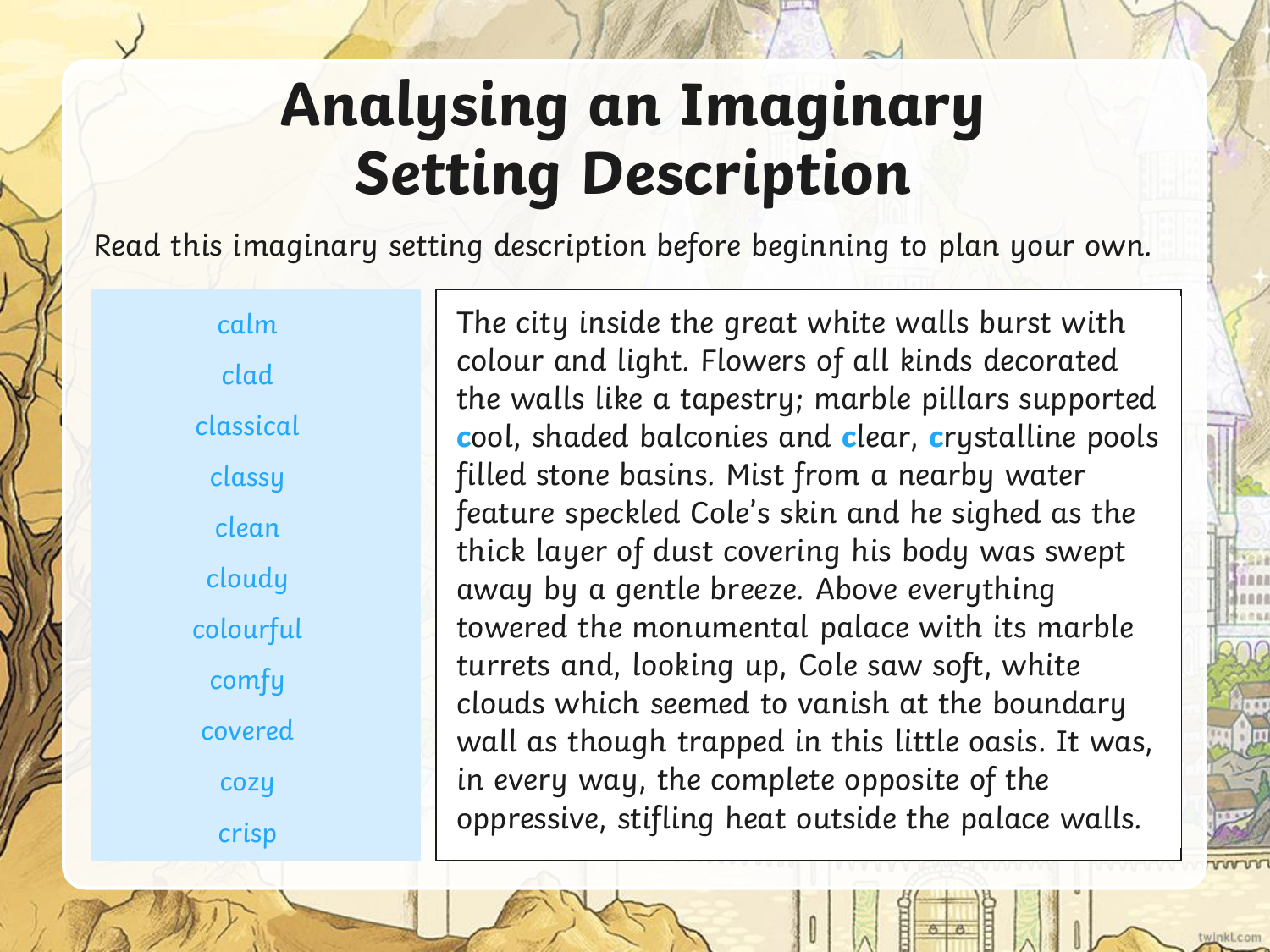Read this imaginary setting description before beginning to plan your own.

The author has also put two words with an 'oo' sound close together. Can you make an 'oo' sound that sounds like you are relaxed and happy?

This is called **assonance**. The author has made the reader hear the sound 'oo' twice to help them to feel the relaxed atmosphere of the setting.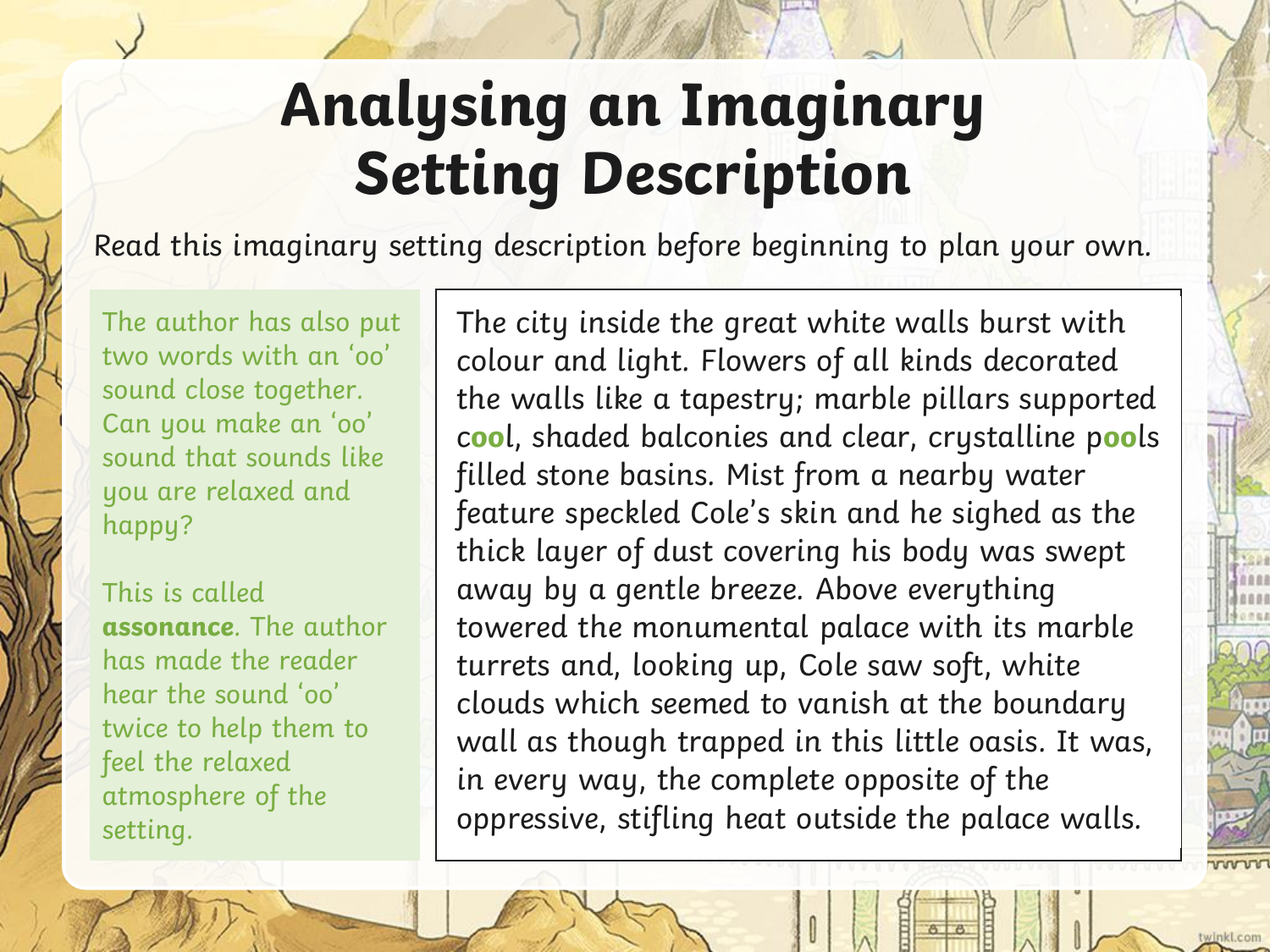Read this imaginary setting description before beginning to plan your own.

Here, the author describes how the mist feels on Cole's skin.

It is important to include more of the five **senses** in your description than just what the character can see. However, there is no need to describe every sensation if it does not add to the overall effect of the description.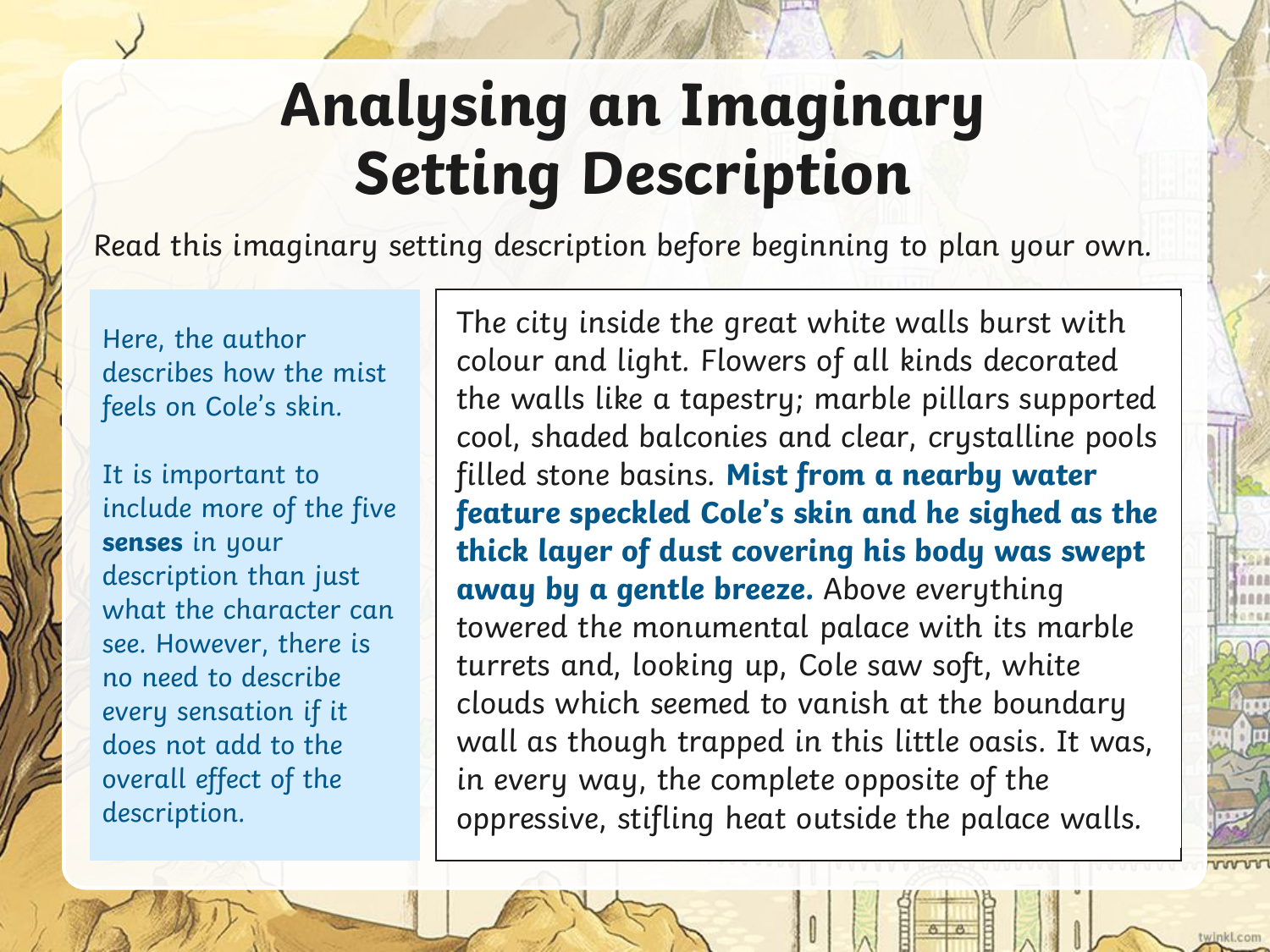Read this imaginary setting description before beginning to plan your own.

The author also describes how Cole reacts to the setting. This helps the reader to feel as though they are experiencing the atmosphere with the character, and gives them clues about how the character is feeling.

How do you think Cole is feeling in the setting?